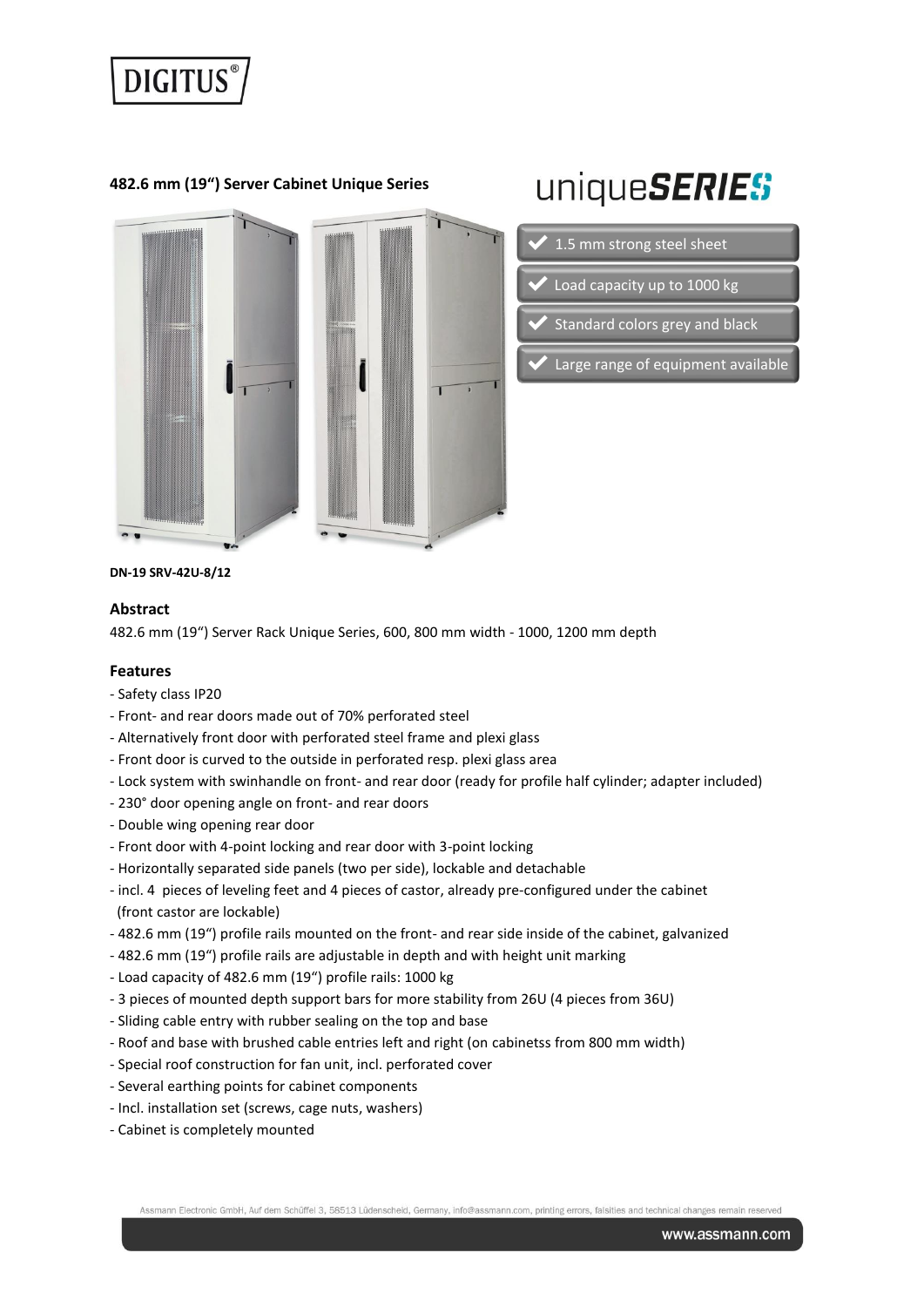

#### **Product Overview**

The Server Cabinets of the Unique Series were designed for the user-friendly installation of active- and passive network components accompanied by a neat cable management. Each cabinet consists of up to 1.5 mm strong steel sheet material which ensures a very good stability as a robust steel construction due to special plate curving technique. The color is created by powder coating. All doors can be easily detached and the door stop can be changed. The roof is equipped with an added perforated cover for a better air circulation. Furthermore, it is ready for the mounting of an air ventilation unit. Each server cabinet contains 2 pairs (4 pieces) of 482.6 mm (19") profile rails inside which are galvanized and with height unit marking (countable from both directions). They are variable in depth and connected with additional depth support bars to realize extensive 482.6 mm (19") equipment installations. With a load capacity of up to 1000 kg they can cope perfectly with server applications. The side panels are horizontally divided which ensures best accessibility to the mounted equipment. An important aspect for each installation is the cable management. The top and base of each cabinet is equipped with a sliding cable entry panel with rubber sealing. For cabinets with 800 mm width, the possibilities of cable management get enhanced with additional cable entries with brushes left and right in the top and base chassis. An extensive portfolio of accessories for cable management, shelves, etc. will help to meet many requirements in daily use.

#### **Conform due to standards**

- ISO 9001:2008

- IEC 297-1, -2 (dimensions of mechanical structures of 483 mm (19") series)
- EN 61587-1:2012 (mechanical carrier for electric systems)
- EN 60950-1:2006 (CE information technological systems safety part 1 general requirements)

#### **Product Images**





Assmann Electronic GmbH, Auf dem Schüffel 3, 58513 Lüdenscheid, Germany, info@assmann.com, printing errors, falsities and technical changes remain reserver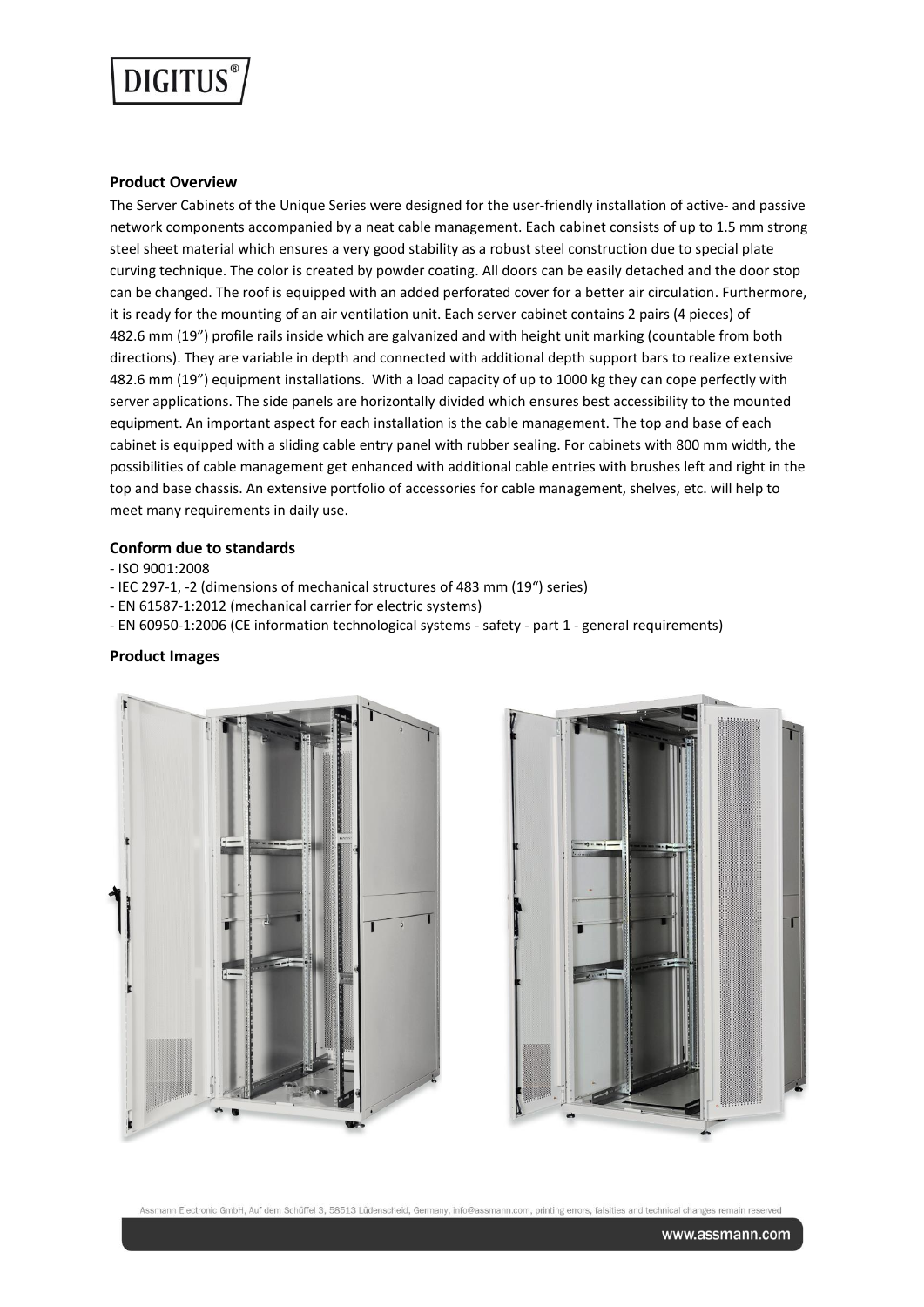



# **Logistic Data**

| Height unit (U) | Height x width x depth<br>in mm | Net weight in kg | Gross weight in kg |
|-----------------|---------------------------------|------------------|--------------------|
| 26U             | 1340x600x1000 mm                | 70 kg            | 84 kg              |
| 36U             | 1785x600x1000 mm                | 97.2 kg          | 111.2 kg           |
| 42U             | 2050x600x1000 mm                | 114 kg           | 128 kg             |
|                 | 2050x600x1200 mm                | 125 kg           | 135 kg             |
|                 | 2050x800x1000 mm                | 128 kg           | 145 kg             |
|                 | 2050x800x1200 mm                | 144 kg           | 157 kg             |
|                 | 2272x600x1000 mm                | 127 kg           | 141 kg             |
| 47U             | 2272x600x1200 mm                | 136 kg           | 148 kg             |
|                 | 2272x800x1000 mm                | 145 kg           | 152 kg             |
|                 | 2272x800x1200 mm                | 159 kg           | 172 kg             |

\*Height in mm already includes leveling feet and castor - for rack dimensions from top to base, please subtract approx. 80 mm.

Assmann Electronic GmbH, Auf dem Schüffel 3, 58513 Lüdenscheid, Germany, info@assmann.com, printing errors, falsities and technical changes remain reserved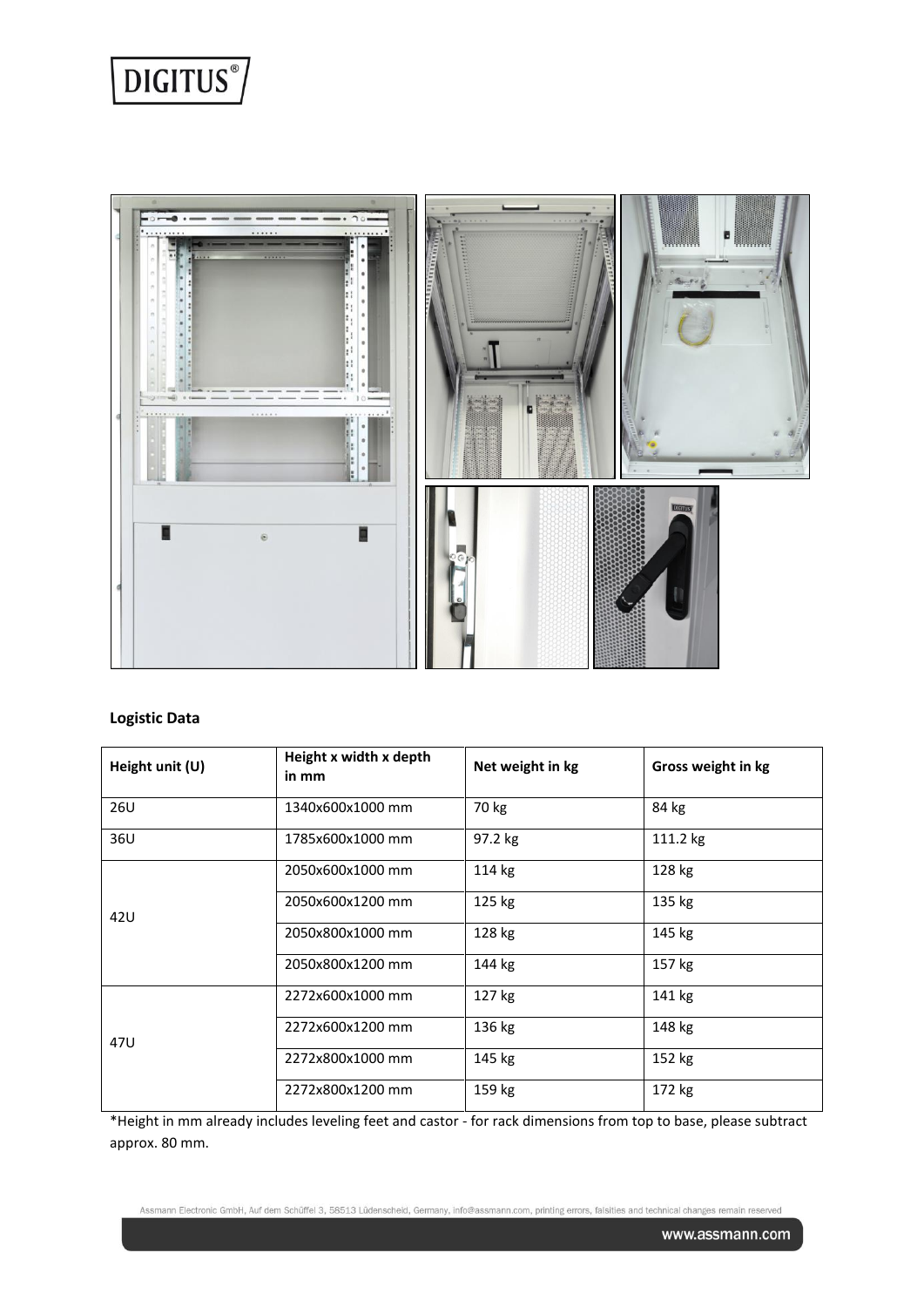

## **Product Number Information**

## **Server Cabinet Unique Series - 600 mm width x 1000 mm depth**

| Item code              | Height unit (U) | <b>Variant</b>   | Color                   |
|------------------------|-----------------|------------------|-------------------------|
| DN-19 SRV-26U-1        | 26U             | perforated door  | Grey (RAL 7035)         |
| DN-19 SRV-26U-B-1      | 26U             | perforated door  | <b>Black (RAL 9005)</b> |
| DN-19 SRV-26U-GD-1     | 26U             | plexi glass door | Grey (RAL 7035)         |
| DN-19 SRV-26U-B-G-1    | 26U             | plexi glass door | <b>Black (RAL 9005)</b> |
| DN-19 SRV-36U-1        | 36U             | perforated door  | Grey (RAL 7035)         |
| DN-19 SRV-36U-B-1      | 36U             | perforated door  | <b>Black (RAL 9005)</b> |
| DN-19 SRV-36U-G-1      | 36U             | plexi glass door | Grey (RAL 7035)         |
| DN-19 SRV-36U-B-G      | 36U             | plexi glass door | <b>Black (RAL 9005)</b> |
| DN-19 SRV-42U-N-1      | 42U             | perforated door  | <b>Grey (RAL 7035)</b>  |
| DN-19 SRV-42U-B-1      | 42U             | perforated door  | <b>Black (RAL 9005)</b> |
| DN-19 SRV-42U-GD-1     | 42U             | plexi glass door | Grey (RAL 7035)         |
| DN-19 SRV-42U-B-GD-1   | 42U             | plexi glass door | <b>Black (RAL 9005)</b> |
| <b>DN-19 SRV-47U-N</b> | 47U             | perforated door  | Grey (RAL 7035)         |
| DN-19 SRV-47U-B-1      | 47U             | perforated door  | <b>Black (RAL 9005)</b> |
| DN-19 SRV-47U-GD-1     | 47U             | plexi glass door | Grey (RAL 7035)         |
| DN-19 SRV-47U-B-GD-1   | 47U             | plexi glass door | <b>Black (RAL 9005)</b> |

## **Server Cabinet Unique Series - 800 mm width x 1000 mm depth**

| Item code            | Height unit (U) | Variant          | Color                   |
|----------------------|-----------------|------------------|-------------------------|
| DN-19 SRV-42U-8-N-1  | 42U             | perforated door  | Grey (RAL 7035)         |
| DN-19 SRV-42U-8-B    | 42U             | perforated door  | <b>Black (RAL 9005)</b> |
| DN-19 SRV-42U-8-N1GD | 42U             | plexi glass door | Grey (RAL 7035)         |
| DN-19 SRV-42U-8-B-GD | 42U             | plexi glass door | <b>Black (RAL 9005)</b> |
| DN-19 SRV-47U-8-1    | 47U             | perforated door  | Grey (RAL 7035)         |
| DN-19 SRV-47U-8-B-1  | 47U             | perforated door  | <b>Black (RAL 9005)</b> |
| DN-19 SRV-47U-8-GD-1 | 47U             | plexi glass door | Grey (RAL 7035)         |
| DN-19 SRV-47U-8-B-GD | 47U             | plexi glass door | <b>Black (RAL 9005)</b> |

## **Server Cabinet Unique Series - 600 mm width x 1200 mm depth**

| Item code           | Height unit (U) | Variant         | Color                   |
|---------------------|-----------------|-----------------|-------------------------|
| DN-19 SRV-42U-6/12  | 42U             | perforated door | Grey (RAL 7035)         |
| DN-19 SRV-42U-6/12B | 42U             | perforated door | <b>Black (RAL 9005)</b> |
| DN-19 SRV-47U-6/12  | 47U             | perforated door | Grey (RAL 7035)         |
| DN-19 SRV-47U-6/12B | 47U             | perforated door | Black (RAL 9005)        |

#### **Server Cabinet Unique Series - 800 mm width x 1200 mm depth**

| Item code           | Height unit (U) | Variant         | Color                   |
|---------------------|-----------------|-----------------|-------------------------|
| DN-19 SRV-42U-8/12  | 42U             | perforated door | Grey (RAL 7035)         |
| DN-19 SRV-42U-8/12B | 42U             | perforated door | <b>Black (RAL 9005)</b> |
| DN-19 SRV-47U-8/12  | 47U             | perforated door | Grey (RAL 7035)         |
| DN-19 SRV-47U-8/12B | 47U             | perforated door | Black (RAL 9005)        |

Assmann Electronic GmbH, Auf dem Schüffel 3, 58513 Lüdenscheid, Germany, info@assmann.com, printing errors, falsities and technical changes remain reserved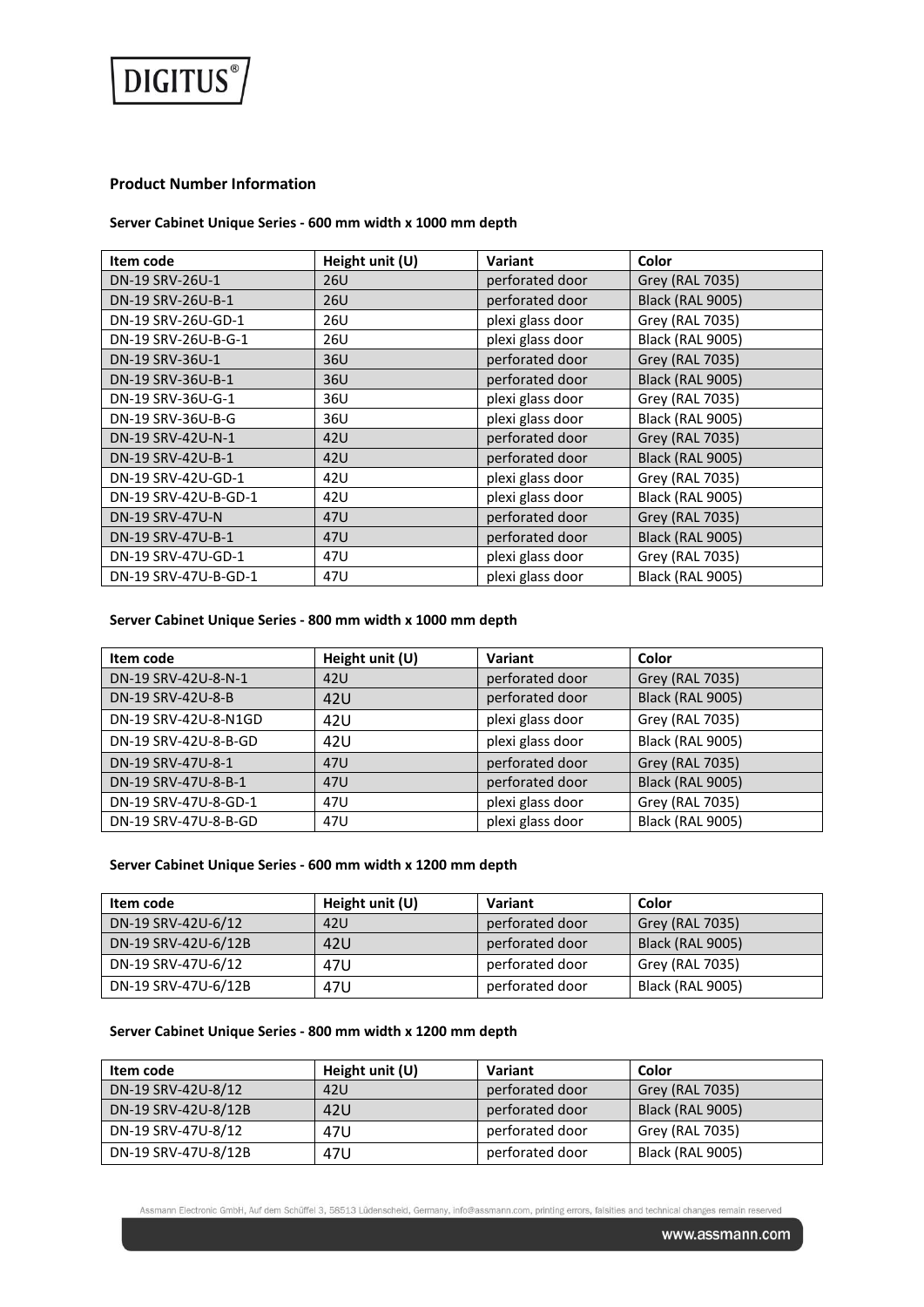

# **Equipment Mounting Depth for 482.6 mm (19") Componenents**

| Cabinet depth | Mounting depth min. - max. |
|---------------|----------------------------|
| 1000 mm       | 675-875 mm                 |
| 1200 mm       | 150-1070 mm                |

## **Technical Drawings**

## **Server Cabinet Unique Series - 600 mm width x 1000 mm depth**









**Server Cabinet Unique Series - 800 mm width x 1000 mm depth**



Assmann Electronic GmbH, Auf dem Schüffel 3, 58513 Lüdenscheid, Germany, info@assmann.com, printing errors, falsities and technical changes remain reserved

www.assmann.com